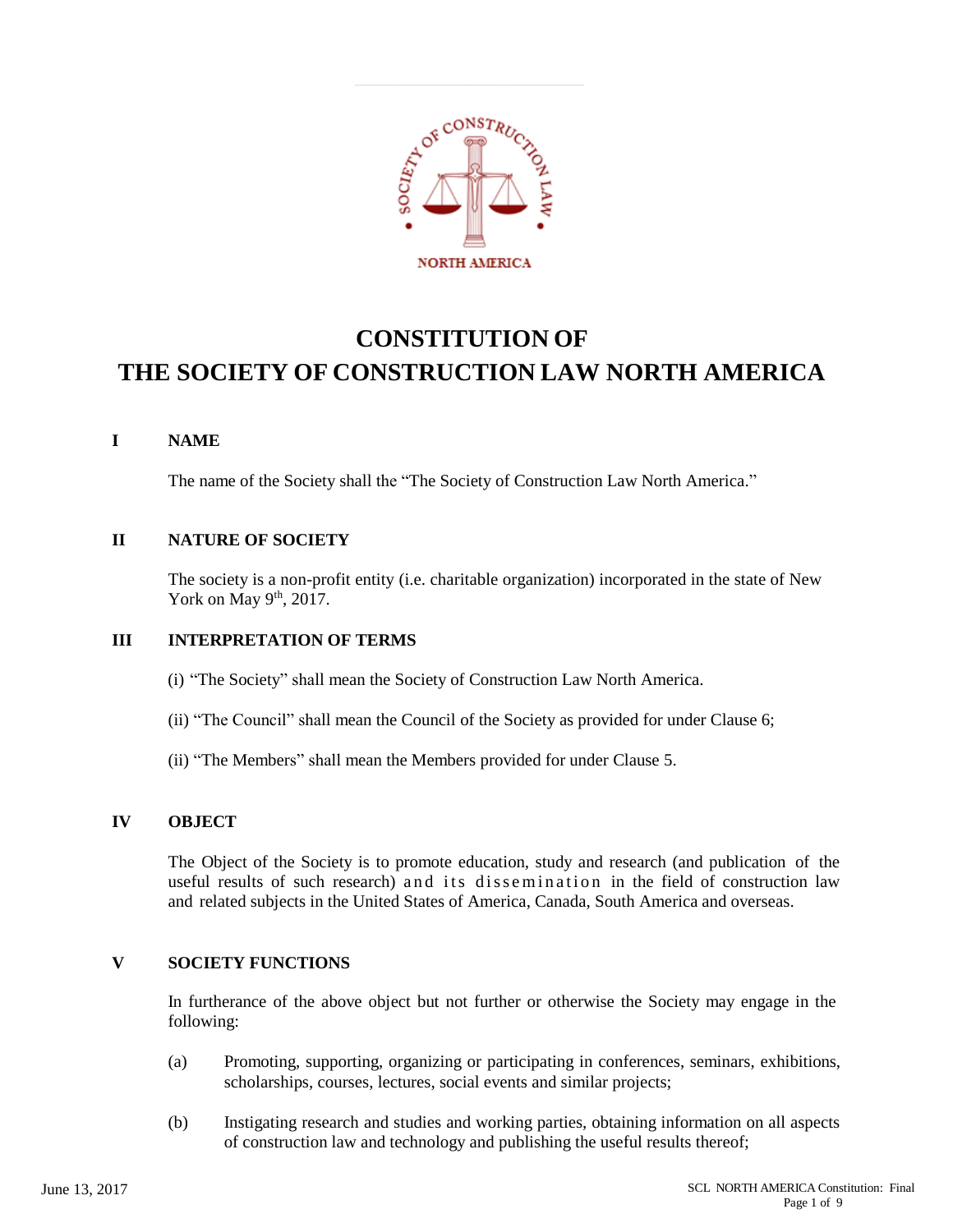- (c) Publishing or communicating by any desirable and effective means information relating to construction law, and all matters relating thereto;
- (d) Establishing relationships, association and liaison with other persons and other bodies in the United States of America, Canada,, South America and overseas with similar or related objects and exchanging information and studies and results concerning all matters relating thereto;
- (e) consider, originate and promote changes in federal and state law as well as government policy as it may relate to construction law and related subjects and in respect of the construction industry generally;
- (f) Employing agents (not being members of the Council) as may be necessary to further the object of the Society;
- (g) Subject to such consents as may be required by law, purchasing, selling, mortgaging, charging or leasing any property which may be required for the purposes of the Society;
- (h) Collecting subscriptions, donations and grants and other moneys relevant or incidental to the Object of the Society and disbursing or transferring such moneys.
- (i) Providing, equipping, furnishing, fitting-out with all necessary plant, furniture and equipment and managing buildings and properties;
- (j) Promote collaboration with other legal societies and groups including arbitration societies to foster a collaborative exchange of ideas.

#### **VI MEMBERS**

- (a) There shall be four categories of Membership:-
	- (i) Founder Membership;
	- (ii) Ordinary Membership;
	- (iii) Honorary Membership;
	- (iv) Overseas Membership;

In the establishment of this Society, there shall be a minimum of 20 Founder Members who are residents of either Canada or the United States. Founder Members have all of the benefits of Ordinary Membership as well as be part of the development and approval of this constitution, and will be recognized in the constitution (Attachment A) and at the inaugural conference.

- (b) (i) Candidates for Ordinary and Overseas Membership must declare in writing a serious and active interest in construction law.
	- (ii) Applications for Ordinary and Overseas Membership must be in writing addressed to the Society and must be signed by the candidate who shall thereby undertake, if elected, to conform to the Rules of the Society. These applications can be made via email or via the SCL NA website.
	- (iii) The election of candidates shall be by the Chairman and one other member of Council, who shall elect to Ordinary Membership or Overseas Membership any suitably qualified candidate unless there is sufficient contrary reason.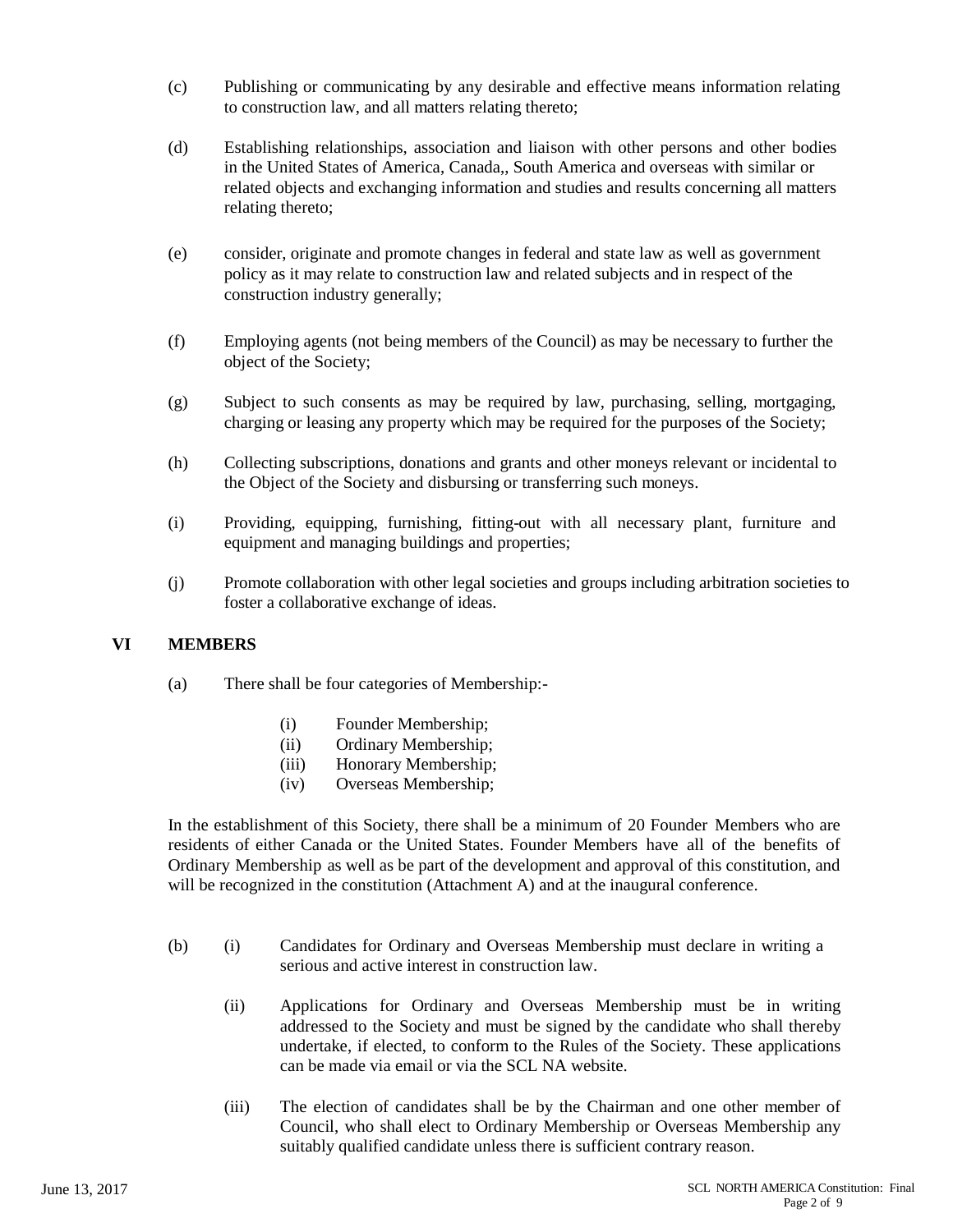- (ii) The Chairman and Council may choose to reject an application based on the applicant's proficiency, competence and expertise in construction law and/or its practical application in dispute resolution.
- (iii) An elected candidate shall be admitted as a Member or Overseas Member on payment of such annual subscription or proportion thereof as may from time to time be fixed by Rules made by the Council.
- (iv) If any Ordinary or Overseas Member fails to pay his annual subscription within two months after it becomes due, they will be notified by the Council of their delinquency and have one month to provided payment or his or her Membership shall be terminated.
- (v) Any Member who has paid his subscription to date may retire from the Society by sending a letter or e mail of resignation to the Council.
- (vi) The Council may elect any persons as Honorary Members of the Society for such periods as the Council think fit on account of their distinction and eminence. Honorary Members of the Society shall not pay any entrance fee or annual subscription; No Honorary Member shall in any circumstances have the right to vote at any meeting of the Society.
- (ix) If it appears to the Council or shall be represented to the Council by a requisition in writing signed by three or more Members that there has been reason to believe that any Member has been guilty of conduct which in the absence or satisfactory explanation will render such member unfit to remain a Member of the Society, the Council may send to such Member a statement in writing of the conduct imputed to such Member and shall afford the Member an opportunity of giving an explanation in writing or in person as such Member may elect. If on consideration of such explanation, the Council shall be of the opinion that such Member ought to be excluded from the Society provided that no less than twothirds of the votes of the Council present and voting are cast in favor of such exclusion and on the passing of such Resolution, the Member shall cease to be a Member of the Society but shall not cease to be liable for any arrears of subscription.

#### **VII COUNCIL**

- (a) The Society shall be governed by a Council of which shall be comprised of 8 individuals including:
	- (i) One Chairman
	- (ii) One Vice-Chairman
	- (iii) One International Liaison Officer
	- (iv) One Secretary
	- (v) One Treasurer
	- (vi) 3 Council Members
- (b) The Council will be made of the following classes of members: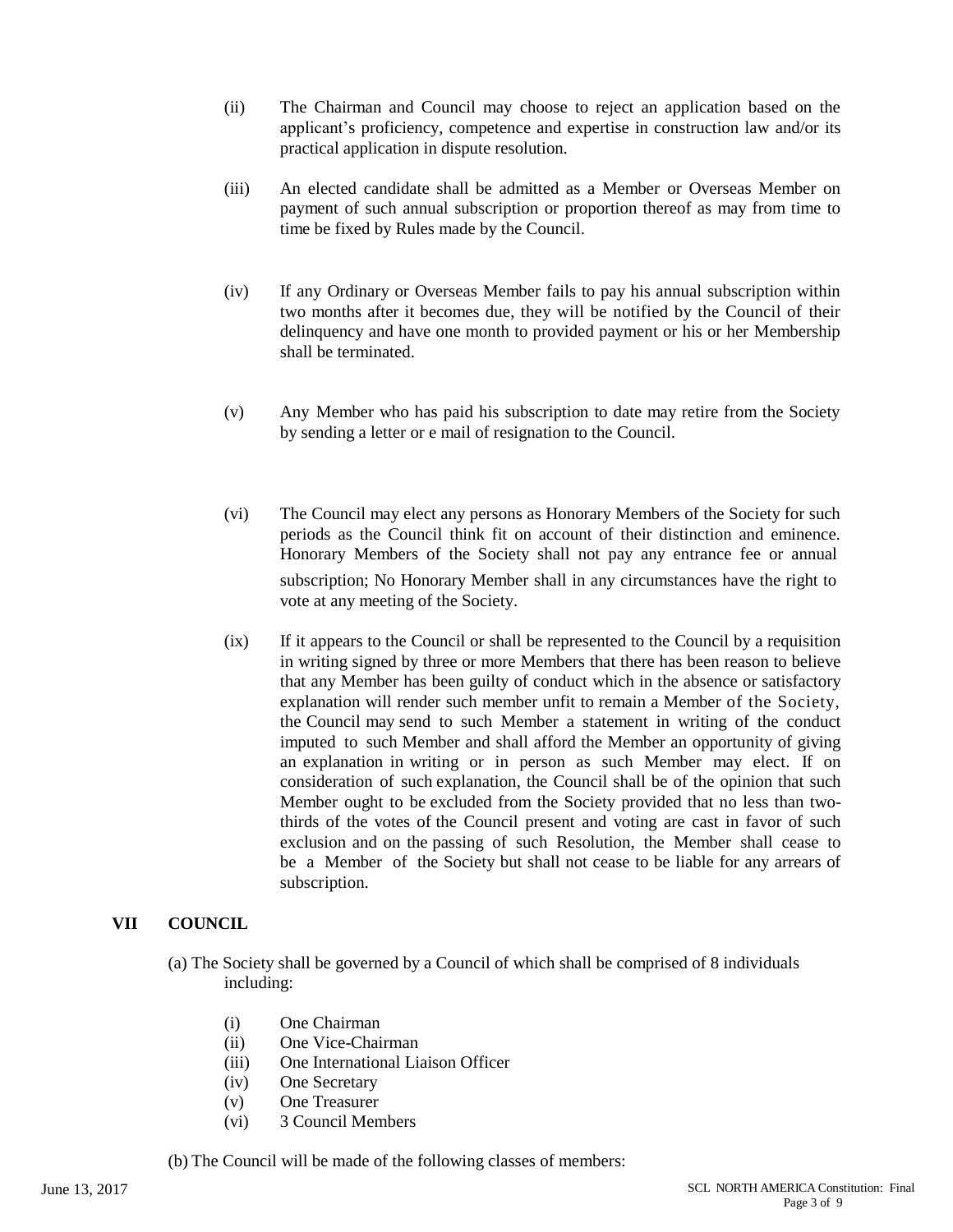- (i) Founder Members as hereinafter provided;
- (ii) Ordinary Members elected as hereinafter provided in Clause 8;
- (iii) Such additional Members as may be co-opted by Resolution of the Council for such period or periods as the Council in its discretion shall so decide. A co-opted Member shall not vote at any Council meeting on any matter or be eligible for election as Chairman or Vice-Chairman of the Society. The number of coopted members shall not exceed one-fourth of the Council formed at the Annual General Meeting.
- (c) The Council shall, subject to the control of General Meetings (but not so as to render invalid any act done by the Council prior to a Resolution of a General Meeting), conduct and manage all the affairs of the Society, exercise all the powers, authorities and discretions of the Society, obtain all such concessions, grants, acts and authorizations from any Government or authority, enter into such contracts and do all such other things as may be necessary for furthering the Object of the Society.
- (d) At all meetings of the Council, the Chairman of the Society shall be present, or, if not, the Vice-Chairman. If neither are present, then a Member of the Council chosen by the Council shall preside as temporary Chairman for that particular meeting.
- (e) A vacancy shall occur in the Council if one of the following occurs:
	- (1) an Ordinary Member of the Council dies;
	- (2) the Member's resignation in writing is accepted by the Council;
	- (3) an elected Member of the Council shall retire in rotation;

(4) an Ordinary Member of the Council ceases for any reason to be a Member of the Society; or

(5) if an Ordinary Member has failed to attend at least  $1/3<sup>nd</sup>$  of all meetings of the Council between the previous Annual General Meeting and up to and including the penultimate meeting before the next Annual General Meeting, save where the Ordinary Member had reasonable grounds for not attending such number of meetings. If the relevant Ordinary Member believes that he or she had reasonable grounds for not attending such number of meetings, he or she may present such grounds to the other Members of Council in writing at or prior to the said penultimate meeting of the Council, and those other Members of Council shall decide at the penultimate meeting before the next Annual General Meeting whether reasonable grounds for non-attendance do or do not exist.

A resolution of the Council declaring such vacancy of office as aforesaid shall be conclusive evidence as to the facts and the grounds of the vacation stated in the resolution.

- (ii) A casual vacancy may be filled by election by the Council and the Member shall hold office until the next Annual General Meeting.
- (f) Elections at the Annual General Meetings and by the Council shall be conducted in accordance with such rules as may be passed by the Council from time to time.
- (g) Not less than 28 days before the date of the Annual General Meeting each Founder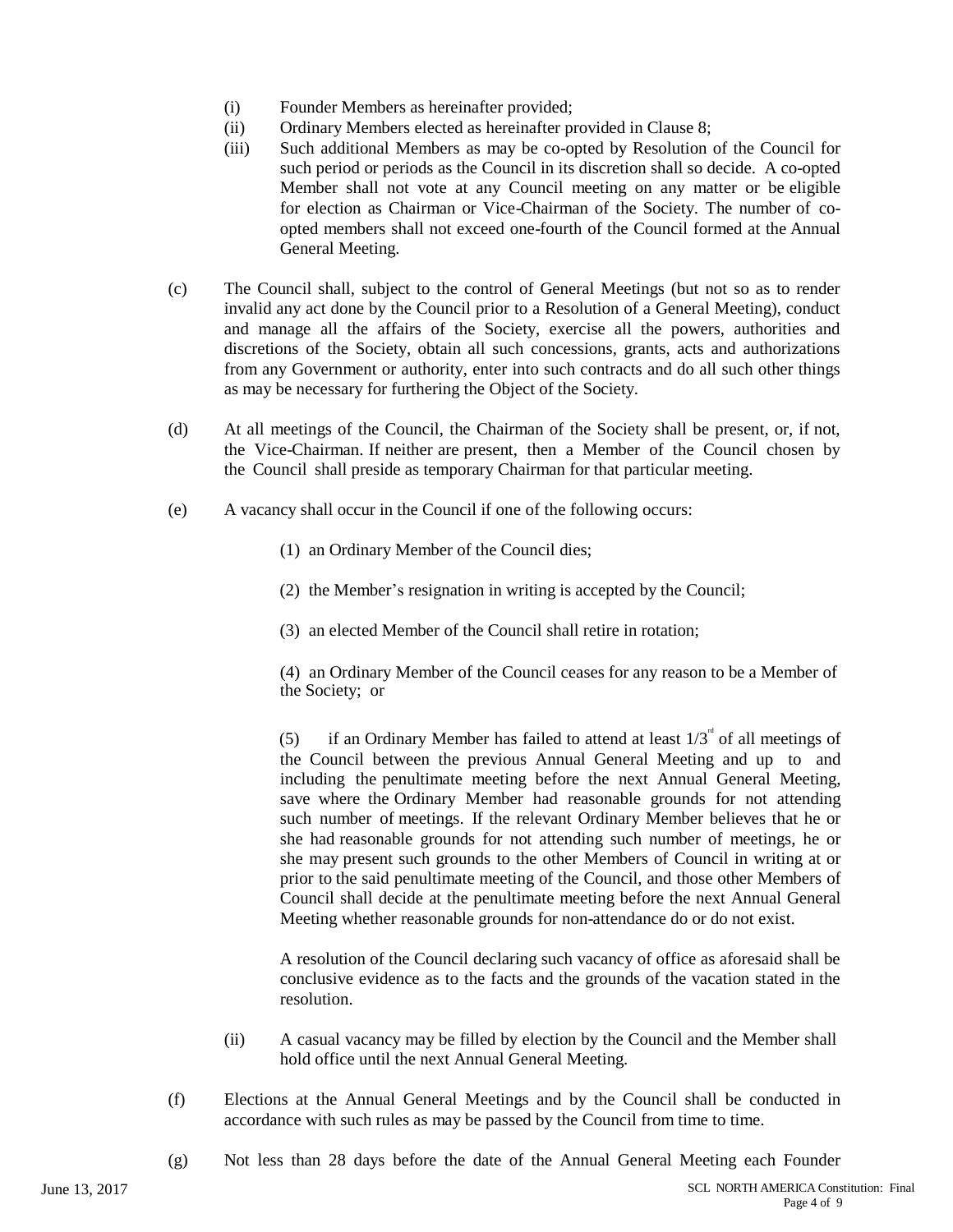Member shall notify the Secretary in writing whether or not he wishes to be a member of the Council for the next year. Any Founder Member who fails so to notify the Secretary or who notifies the Secretary that he does not wish to be a member of the Council shall not be a member of the Council for the relevant year unless he shall be co-opted by the Council as provided by the sub-clause above.

### **VIII OFFICERS**

- (a) The Officers of the Society shall be:-
	- (i) a Chairman and a Vice-Chairman who shall be elected by the Society members annually at the Annual General Meeting. They shall hold office until the first meeting of the Council following the Annual General Meeting. Any vacancies in the office of Chairman or Vice-Chairman may be filled by the Council and such arrangement shall be held for the unexpired term of office; and,
		- (ii)one Treasurer, one Secretary and one International Liaison Officer as shall be appointed by the Council who must be members of the Society
		- (iii) three Council members shall be appointed by the Council who must be members of the Society and will function as heads of ad-hoc committees as well as serving various functions as needed, e.g. marketing and membership.
- (b) The Treasurer, Secretary, International Liaison Officer, and Council members shall serve for such period or periods as may be appointed by the Council and, if not honorary, upon such terms and conditions which the Council may decide and agree with such Officers.

## **IX MEETINGS**

#### **I Annual General Meeting**

- (a) The Annual General Meeting shall be held between the  $1<sup>st</sup>$  of February and the  $1<sup>st</sup>$  of November each year.
- (b)Subject to the provisions of Clause 6(d), the one-third or other nearer number of the elected Members of the Council to retire shall consist of those who have been longest in office. The length of time a Member has been in office shall be computed from his last election or appointment where he has been appointed by Council to fill a previously vacated office. In the event of two or more elected Members having been in office for the same length of time, and a lesser number having to retire, such lesser number shall either retire by agreement or by drawing lots amongst such two or more members who have been in office for the same amount of time.
- (c) Every elected Member of the Council retiring under this Rule and being eligible for re-election shall, unless he shall have signified to the Council his desire not to offer himself for re-election, be deemed to be nominated for election.

#### **II Special General Meetings**

- (a) A Special General Meeting may at any time be called by the Council;
- (b)15 or more Members may at any time require the Council to call a Special General Meeting for the general consideration of any motion set out in the requisition.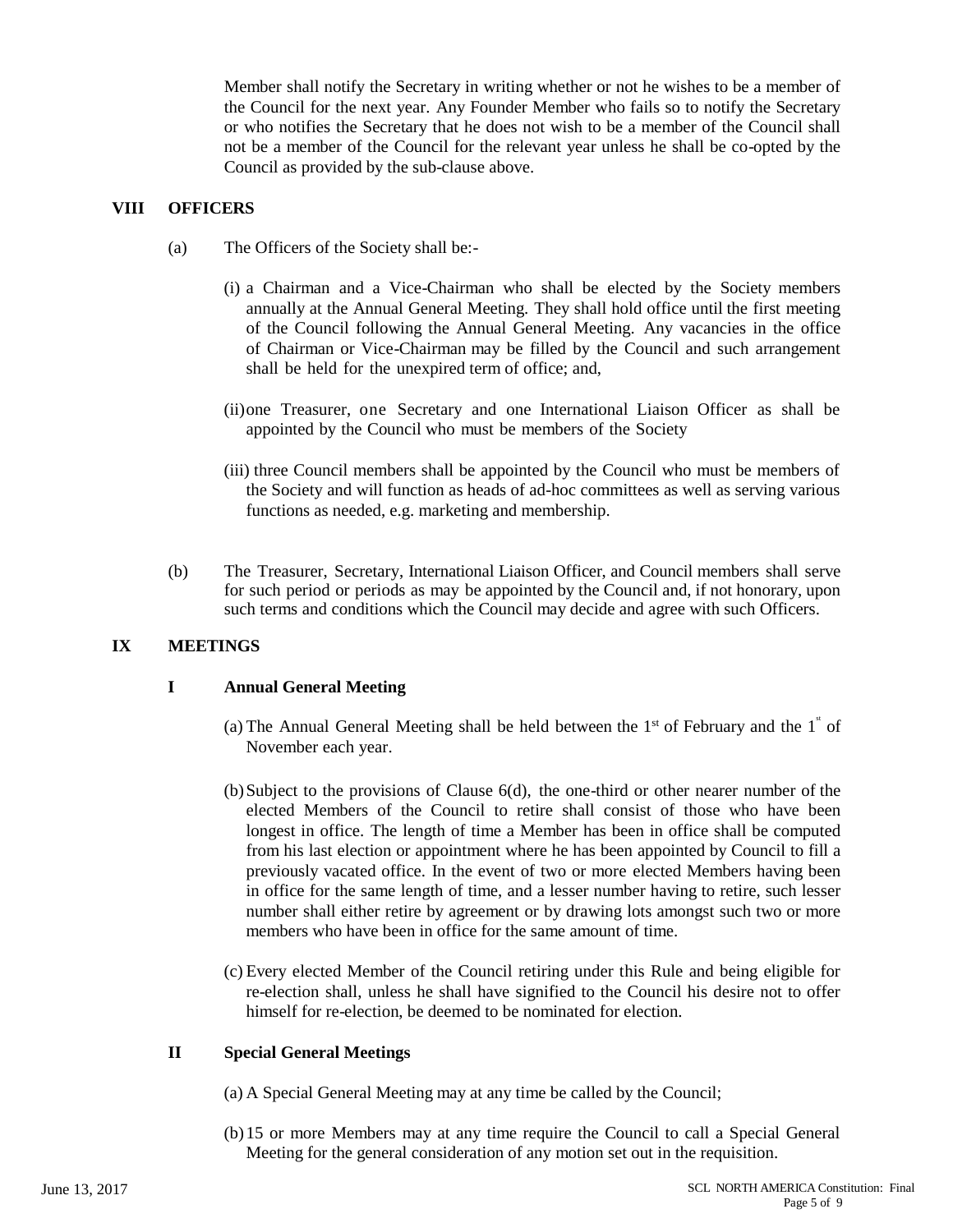- (c) Every such requisition shall be in writing signed by the Members who make it and sent to the Secretary. The Council shall call a meeting in pursuance of such requisition, to be held not earlier than 15 days or later than 60 calendar days from the receipt thereof.
- (d)Notice of every Special General Meeting specifying the object of it including any motion to be moved thereat and stating on whose requisition the meeting has been called and its premises (if any) shall be sent to each Member by the Secretary not less than 10 calendar days before the day for holding the meeting.
- (e) No business shall be transacted at a Special General Meeting other than business of which notice has been given.
- (f) At Special General Meetings the order of the proceedings shall so far as applicable be the same as at Annual General Meetings.

#### **III General**

- (a) To constitute a General Meeting (being either the Annual General Meeting or a Special General Meeting) other than a meeting adjourned under (b) below there must not be less than 9 Members present.
- (b) Every General Meeting shall have power to adjourn to a future day.
- (c) Whenever a General Meeting shall, in consequence of the non-attendance of a sufficient number of Members, or by the Resolution of the Members present, be adjourned to a future day, notice thereof shall be sent to the Members.
- (d) All questions (subject to Clause 8.V) at a General Meeting shall be decided by a majority of (1) the Members personally present and voting; and (2) the Members voting by electronic means or by postal voting, and the Chairman shall, in the event of an equality of votes, have a second or casting vote.
- (e) The Chair at any General Meeting shall be taken by the Chairman or if absent the Vice-Chairman or if absent a Member appointed by the Council.

#### **IV Election of Ordinary Members to Council**

(a) Ordinary Members will be elected to Council by votes cast in one of the following ways namely (i) by Members present and voting at the Annual General Meeting or (ii) by Members voting by e mail in advance of the Annual General Meeting. For the avoidance of doubt, no Member shall be permitted to vote by both methods, and each Member shall be entitled to one vote only. In the event that a Member records their vote by both methods,or otherwise votes more than once, inadvertently or otherwise, the Member's votes will be invalid.

(b) Votes cast by either method shall be accorded the same weight and in the event of an equality of votes the Chairman at the Annual General Meeting shall have a second or casting vote.

(c) Members shall be eligible to vote only if they have paid their current annual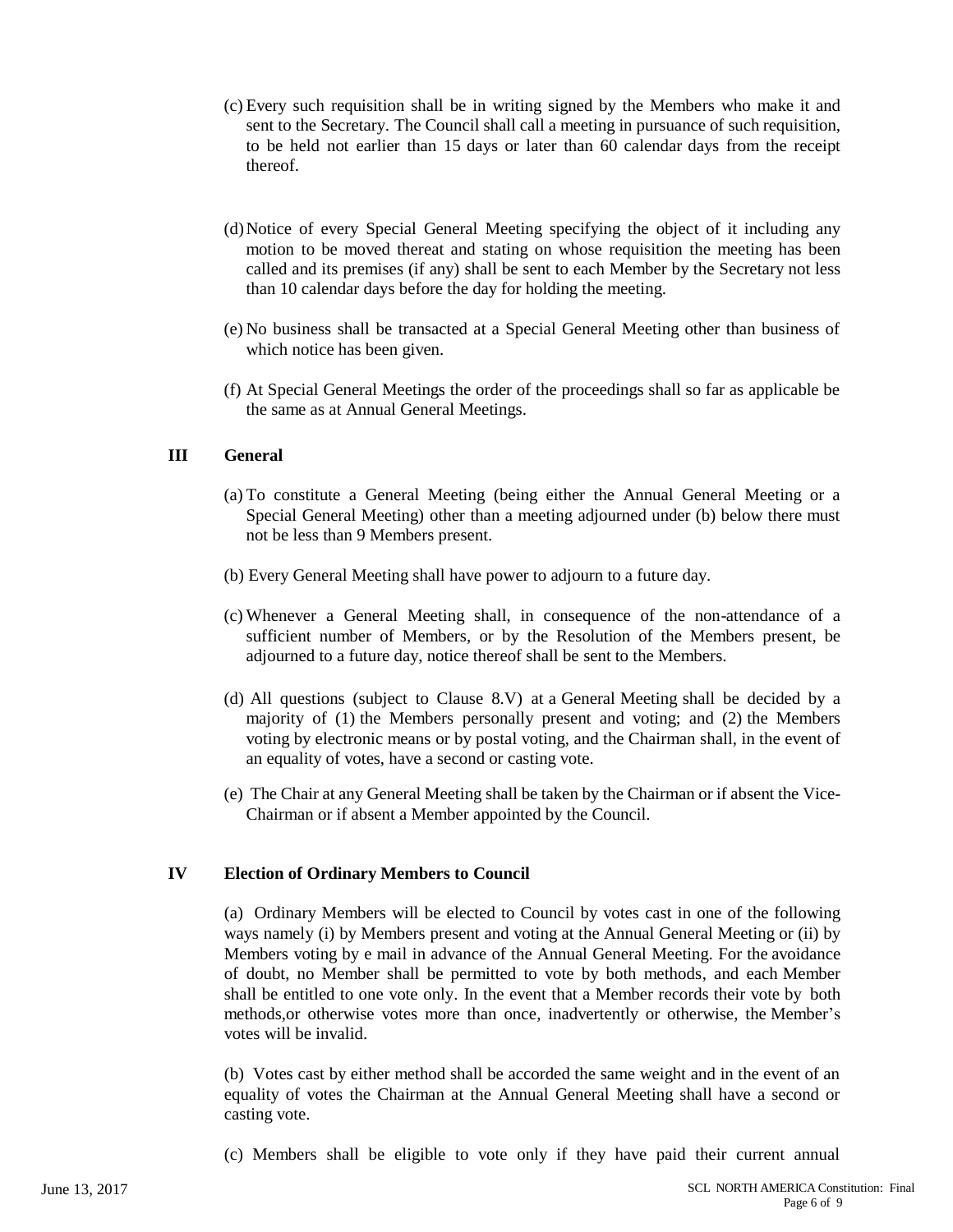subscription at the time they cast their vote.

(d) Honorary Members shall have no voting rights at the Annual General Meeting.

#### **X ACCOUNTS**

- (a) The Council shall cause true accounts to be kept:-
	- (i) of the sums of money received and expended by the Society and the matters in respect of which such receipts and expenditure take place;
	- (ii) of the assets and liabilities of the Society.
- (b)The books of account shall be kept at the Office of the Society or at such other place or places as the Council may think fit and shall at all reasonable times be open to the inspection of the Council.
- (c) The accounts and books of the Society shall be open to the inspection of Members at all times during business hours subject to any reasonable restrictions which may from time to time be imposed by the Society in General Meeting.
- (d)The Council shall lay before the Society at the Annual General Meeting an account of the receipts and the expenditure and the assets and liabilities up to the  $31^{\degree}$  day of December in the previous year. Provided always that the date to which the accounts are made in each year may be altered by a Resolution of the Members in General Meeting either for any year in particular or permanently.
- (e) All sums of money not immediately required for the business of the Society shall from time to time be deposited in a bank or otherwise invested as directed by the Council. Money of the Society requiring to be invested shall be invested in any investments from time to time authorized by the Council for the investment of trust funds.
- (f) The company may, to the extent permitted by law purchase and maintain insurance for any person to whom this rule applies against any liability incurred by the person as an officer or auditor of the company or of a related body corporate including, but not limited to, a liability for negligence or for legal costs

#### **XI NOTICES**

A notice may be given to any Member either by delivering of the same to him personally, by sending it to him by post at his usual or notified address or by electronic means. When a notice is sent by post, service of the notice shall be deemed to have been effected by properly addressing, prepaying and posting an envelope containing such notice and unless the contrary is proved, service shall be deemed to have been effected at the time at which the same would have been delivered in the ordinary post, prepaid and addressed to a Member at his registered address, shall be deemed conclusive evidence thereof. Notices served by electronic means shall be deemed to have been received at the time of transmission.

#### **XII RULES**

The Council may from time to time make Rules not inconsistent with any provisions of this Constitution as it may think fit for the more effectual conduct of the object of the Society and from time to time rescind the same and make and publish other Rules in lieu or substitution thereof or in addition thereto and the Rules for the time being in force shall be binding upon all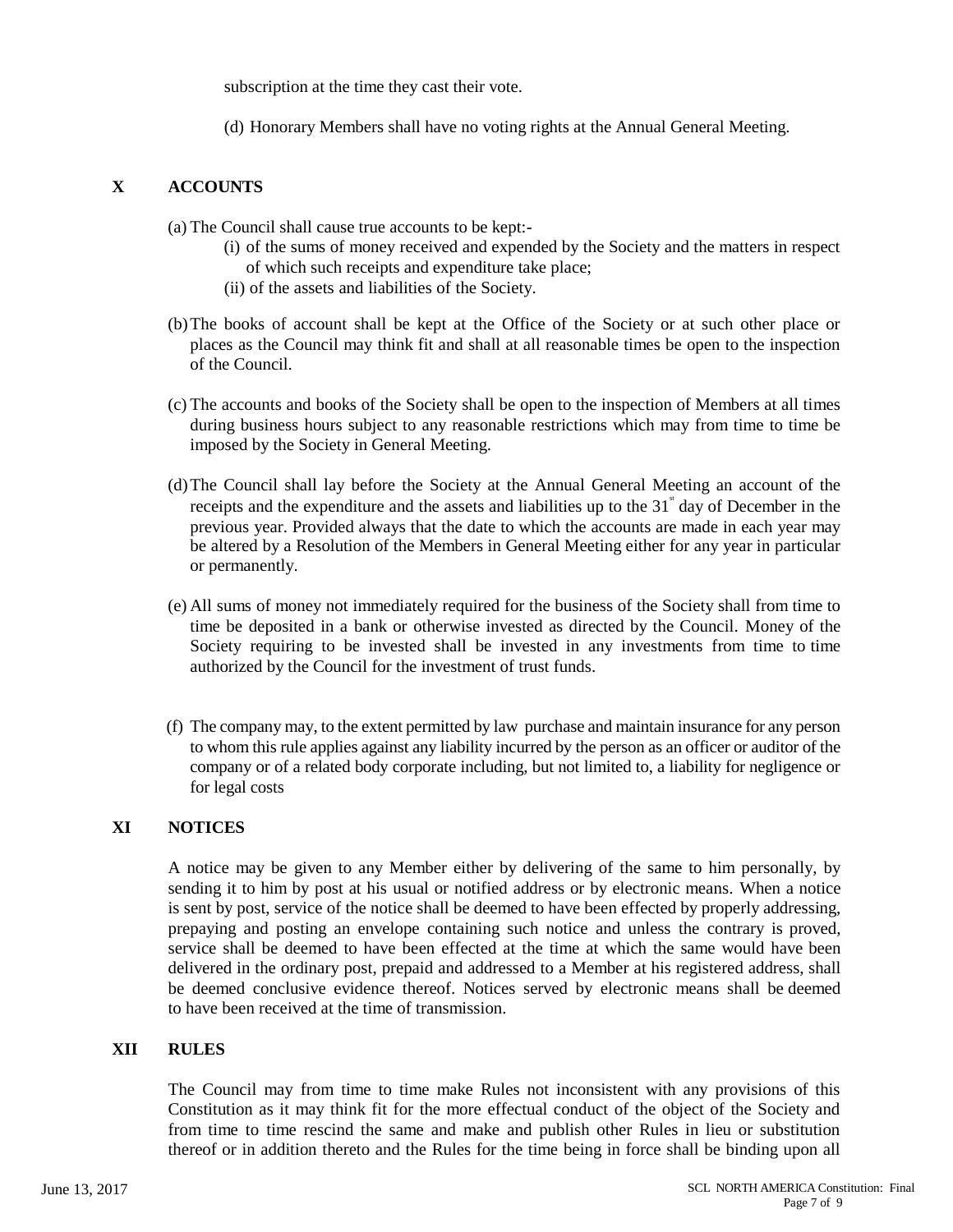the Members.

#### **XIII AMENDMENT**

This Constitution may be altered by resolution passed by at least two-thirds of (1) the Members present and voting at a General Meeting; and (2) the Members voting by electronic means or

For such meeting. Such a resolution must be received by the Secretary at least 21 days before that Meeting, and notice (including the proposed alteration) must be given by the Secretary to the membership at least 14 days before the meeting.

#### **XIV DISSOLUTION**

The Society may be dissolved by resolution requiring the same majority and same notices as a resolution for alteration of the Constitution. Upon dissolution, after satisfaction of liabilities, the assets shall be applied to such charitable purpose similar to the object of the Society as the General Meeting may select and in absence of such selection for some other charitable purpose.

#### **XV COMING INTO FORCE**

This Constitution shall come into force immediately on June  $13<sup>th</sup>$ , 2017 and further shall have effect with respect to all the provisions relating to the composition of the Council.